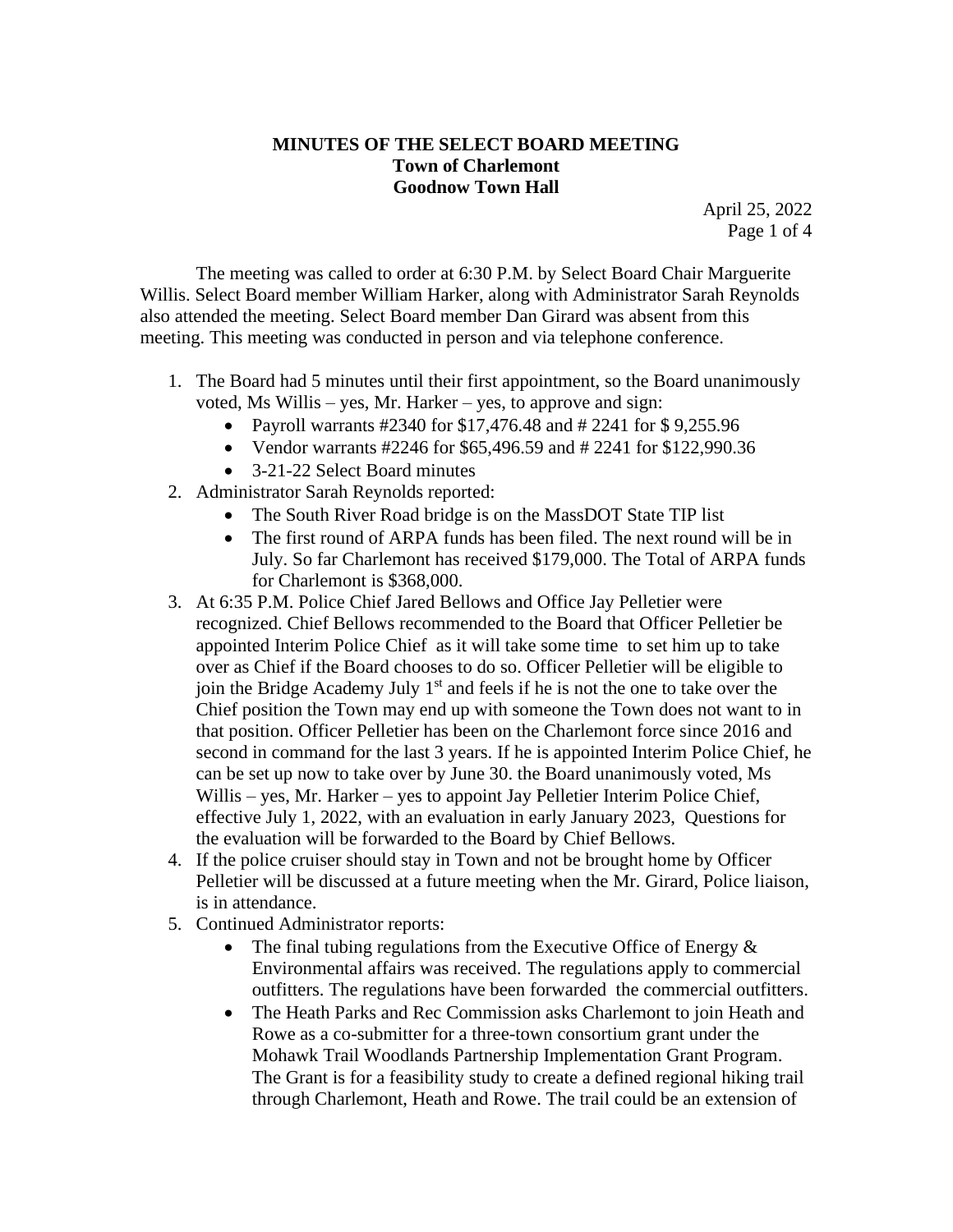the Mahican-Mohawk Trail. The properties in Charlemont have Conservation Restrictions. It was questioned who would be responsible for maintenance of the trail and who would carry the liability These questions could not be answered. The Board unanimously voted, Ms Willis – yes, Mr. Harker – yes, to respectfully decline the offer. Administrator S Reynolds will respond to the Heath Parks and Rec Commission.

- 6. Ms Willis reported that the State does not reimburse VEAC for transportation costs in the year it is budgeted.
- 7. At 7:00 P.M. Bob Handsaker, Broad Band Committee Chair was recognized. Mr. Handsaker reported that the last two areas in Town have been released for installations. Only a few houses have not been fully validated. The make ready true-up amount is \$353,300. The Board unanimously voted, Ms Willis -yes, Mr. Harker – yes to approve this amount.
- 8. Mr. Harker informed Mr. Handsaker that there is still wire left at the fairgrounds that is not on a spool. The wire is located by the Pod.
- 9. Ms Willis reported that the Mohawk 2D Agreement has been signed.
- 10. The FRCOG After Action Report meeting on April 25<sup>th</sup> will include COVID. Mr. Harker, Ms Willis and Administrator S Reynolds will attend this meeting. Board of Health Chair Doug Telling will be invited to join the meeting.
- 11. A quote for repairing the Transfer Station Swap Shed roof was received from Donaldson Builders LLC in the amount of \$4,500. The Board unanimously voted, Ms Willis – yes, Mr. Harker – yes, to accept the quote and use the RDP funds to pay for the repairs.
- 12. At 7:15 P.M. the Board recognized Jay Healy who attended the meeting to provide Woodlands Partnership Plan updates. Mr. Healy reported that there are 17 Towns who are assisting with woodlands issues such as payment in lieu of taxes, rural economic development issues, trails, Grants. Mr. Healy informed the Board that he is submitting a Farm Grant to the Partnership for the feasibility of having wood crafters at the farm. There is already a couple of wood business at the farm and the Grant may help with keeping the Hall Tavern Farm working. Mr. Healy asked the Board for a short letter of support for his grant. Ms Willis stated that the Town needs economic development and there is a strong artesian wood market in the area. Mr. Healy stated that only 2% of the wood grown in Mass is used in Mass. The Board unanimously voted, Ms Willis – yes, Mr. Harker – yes to craft a letter supporting Mr. Healy's Grant and send it to Bob O'Connor before Wednesday.
- 13. Lisa Hayden from the Woodlands Partnership thanked the Board for the time and explained that the Partnership is updating their 10-year plan and will forward the plan to the Board once completed.
- 14. Mr. Harker reported that the Ladies Garden Club would like to plant year-round flowers along the front of the Town Hall. The Club will take care of weeding and watering the flowers. Ms Willis wants to speak with one of the Club members,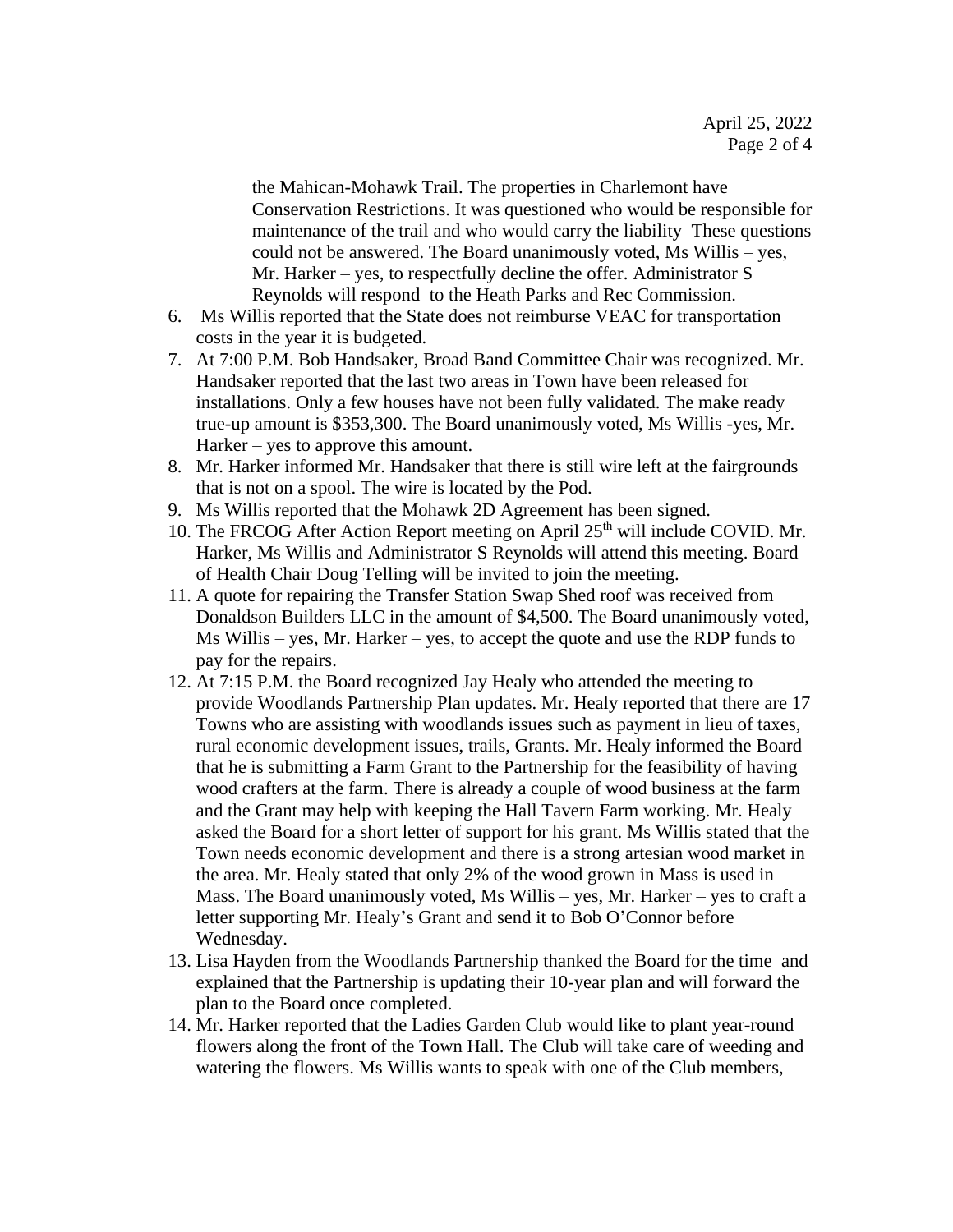Wesley Janssen about the plan. Ms Willis will report back to the Board at the next meeting.

- 15. The Board received a petition from Wells Provisions, stating that they would like to donate picnic tables, to be placed upon the Town Hall front lawn, which would be maintained and put in winter storage by Wells Provisions. Ms Willis stated that she thinks that is a great idea. Mr. Harker would like to find out more about this donation. Parking, trash, other Town businesses, liability, number of tables were questioned. Ms Willis will research further and report back to the Board at the next meeting.
- 16. Cheryl Handsaker sent in a request to have all Select Board meeting materials scanned and placed onto the Town website. Administrator S Reynolds read aloud the opinion of Town Counsel regarding this request. Ms Willis stated that she is not willing to make more work with minimum employees and that copies documents can be requested on an individual basis. The Board unanimously voted, Ms Willis – yes, Mr. Harker – yes, not to place meeting packets onto the Town website.
- 17. The Board unanimously voted, Ms Willis yes, Mr. Harker yes, to accept a donation of \$50.00 from Dot Giffin to be placed into the Cemetery Gift fund.
- 18. The Board decided to hold a Meet the Candidates night on either Monday, May  $16<sup>th</sup>$  or Tuesday, May  $17<sup>th</sup>$ , depending upon the candidate's availability. The event will take place at 6:30 P.M. at the Hawlemont Elementary School. Other candidates whose name appears on the Annual town Election ballot are welcome to attend. Administrator S Reynolds will see if the budget can be explained on the same night.
- 19. The Board unanimously voted, Ms Willis yes, Mr. Harker yes to approve and sign the DEP application for freon at the Transfer Station.
- 20. The Board reviewed the draft articles for the Annual Town Meeting Warrant. It was decided to request \$20,000 for the East Oxbow Ridge easement costs. The Board unanimously voted, Ms Willis – yes, Mr. Harker – yes to approve the articles and send them to Town Counsel for review and opinion.
- 21. Ms Willis read a letter from the Board of Assessors thanking the Board for cleaning and painting the Town Hall.
- 22. The notice from Pan Am Railways regarding their herbicide application on the tracks will be placed upon the Town website.
- 23. Business being concluded, the meeting was adjourned at 8:15 P.M.